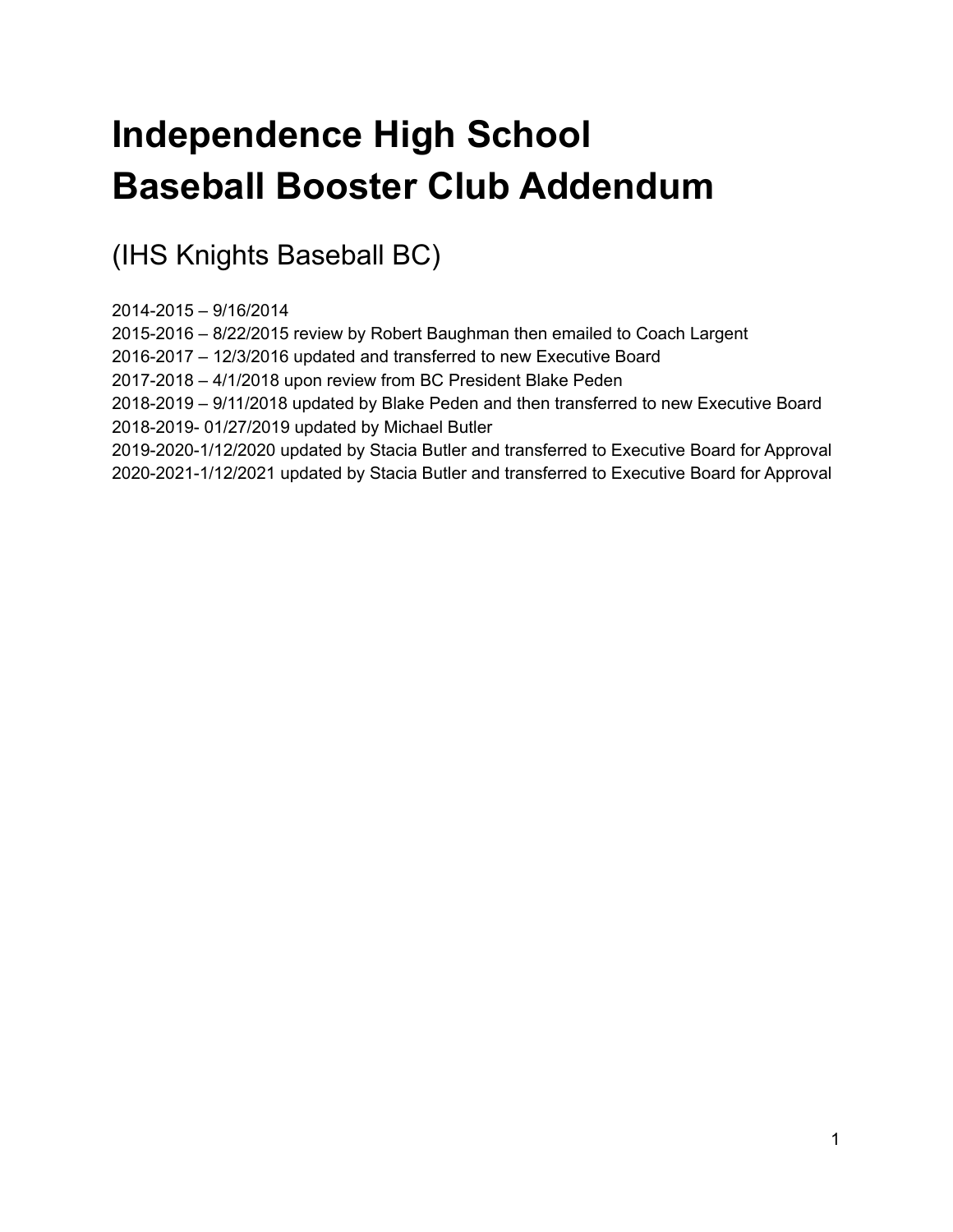## **Table of Contents**

| Overview                                      | 3              |
|-----------------------------------------------|----------------|
| <b>Officers and Board Meetings</b>            | 4              |
| The Rumble and Homecoming Parade              | 5              |
| Membership Chairperson                        | 6              |
| <b>Communications Chairperson</b>             | $\overline{7}$ |
| <b>Fundraising Chairperson</b>                | 8              |
| Scholarship Chairperson                       | 9              |
| Program Coordinator                           | 10             |
| Game Day Meals and Special Events Coordinator | 11             |
| <b>Concessions Coordinator</b>                | 12             |
| <b>Field Enhancements Coordinator</b>         | 13             |
| <b>Banquet Coordinator</b>                    | 14             |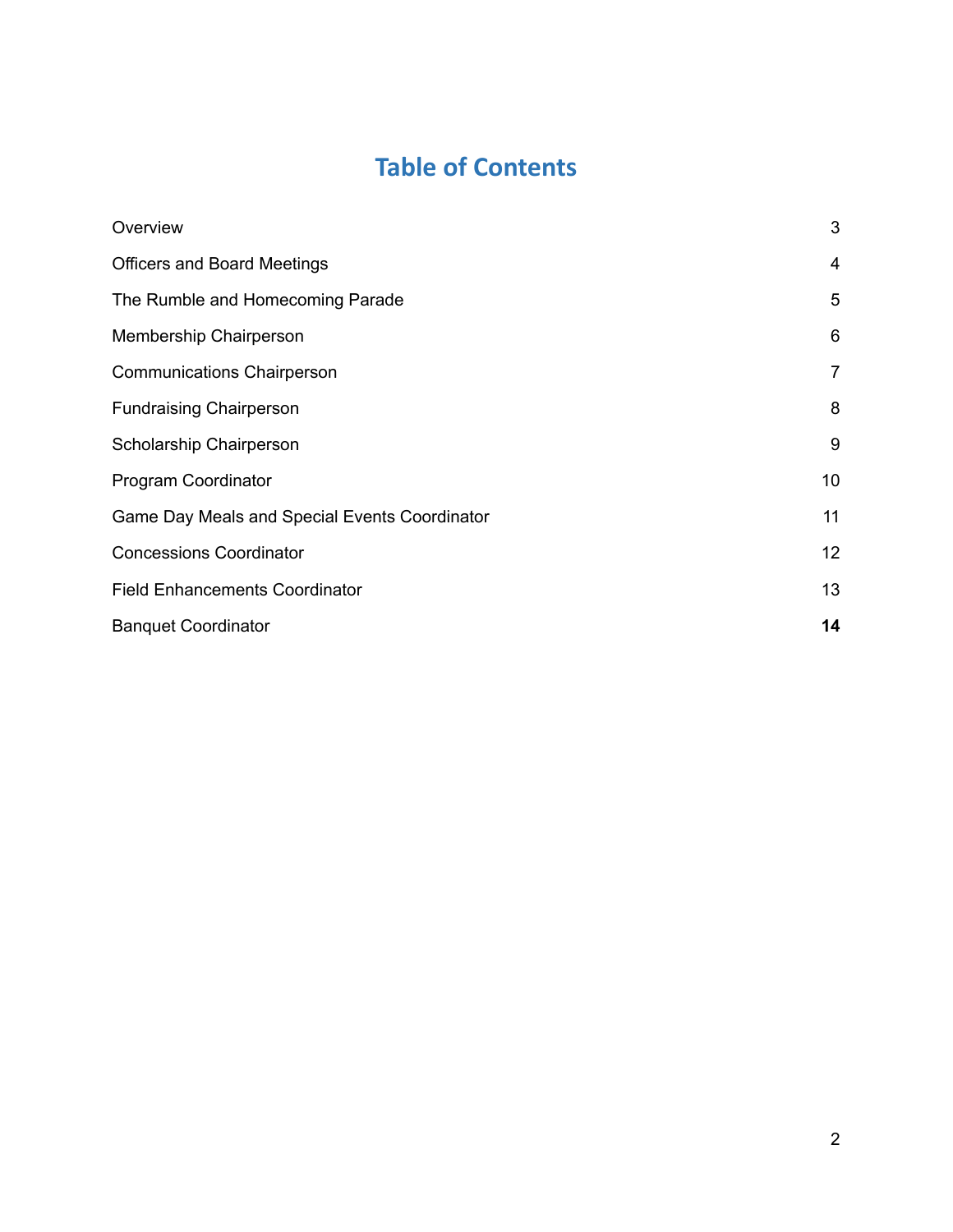#### <span id="page-2-0"></span>**Overview**

This is the **Club's Addendum** for the IHS Baseball Booster Club per the Independence Booster Club Bylaws governing document.

Our official name is IHS Knights Baseball BC, EIN#: 47-1516065.

This document holds all pertinent information for the operations of the Independence High School Knights Baseball Booster Club. Each of the events run or participated in by the Booster Club will have its own section with the details outlined.

The IHS Knights Baseball Booster Club operates on a fiscal year calendar that starts in July (October for the inaugural year) and runs through the following June.

Board Elections will take place the first Booster Club Meeting each September as needed or on an as-needed basis.

Executive Board will consist of President, Vice President, Treasurer, and Secretary

Executive Board position terms will be for 2 years.

This document will be ordered the date of events and chairperson/coordinator.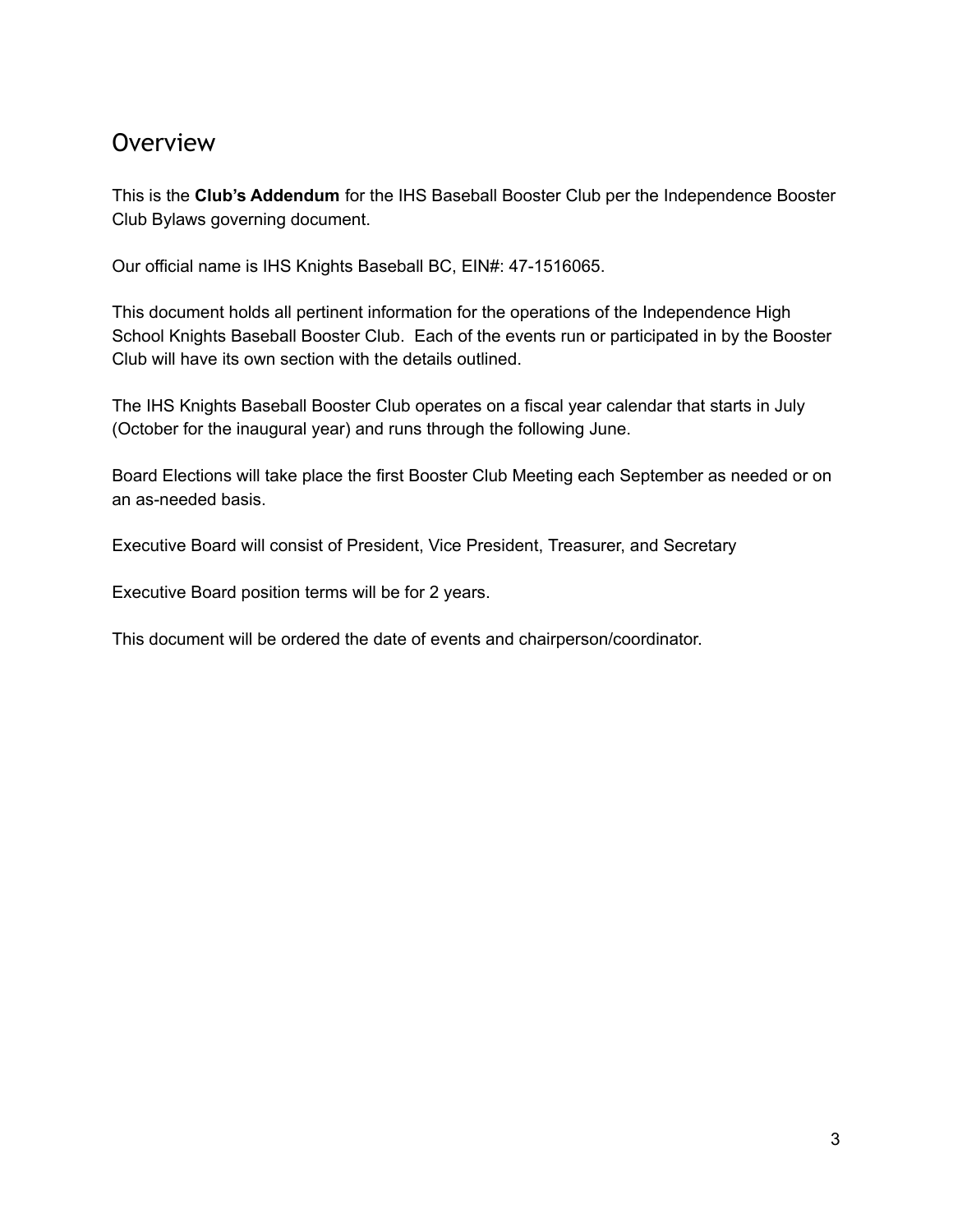#### <span id="page-3-0"></span>Officers and Board Meetings

All board meetings must have Coach Largent present.

#### **Executive Board Positions: (2020-2021 Members)**

- Head Coach Stacy Largent
- President Michael Butler
- Vice President –John Maroney
- 2nd Vice President-Jeff Cardile
- Treasurer Scott Noack
- Secretary Julie Liscano

#### **Chairperson & Coordinator Positions: (2019-2020 Members)**

May be requested to attend Board Meetings and are required to attend *all* General Body Meetings

- Membership Chairperson Stacia Butler
- Communications Chairperson Stacia Butler
- Fundraising Chairperson Stacia Butler
- Scholarship Chairperson Michael Butler
- Sponsorship Coordinator –Jeff Cardile
- Program Coordinator Stacia Butler and Jeff Cardile
- Game Day and Events Coordinator Stacia Butler and Julie Liscano
- Concessions Coordinator –Julie Liscano
- Field Enhancements Coordinator Executive Board and Coach
- Banquet Coordinator Executive Board
- Social Media Chairperson-Stacia Butler
- Rumble and Homecoming Parade Coordinator-Julie Liscano and Stacia Butler

#### **Membership:**

The IHS Knights Baseball BC will have paid membership in four levels: Single (required level), and 3 optional levels: Double, Triple, Home Run See the Membership Chairperson section in this document for details.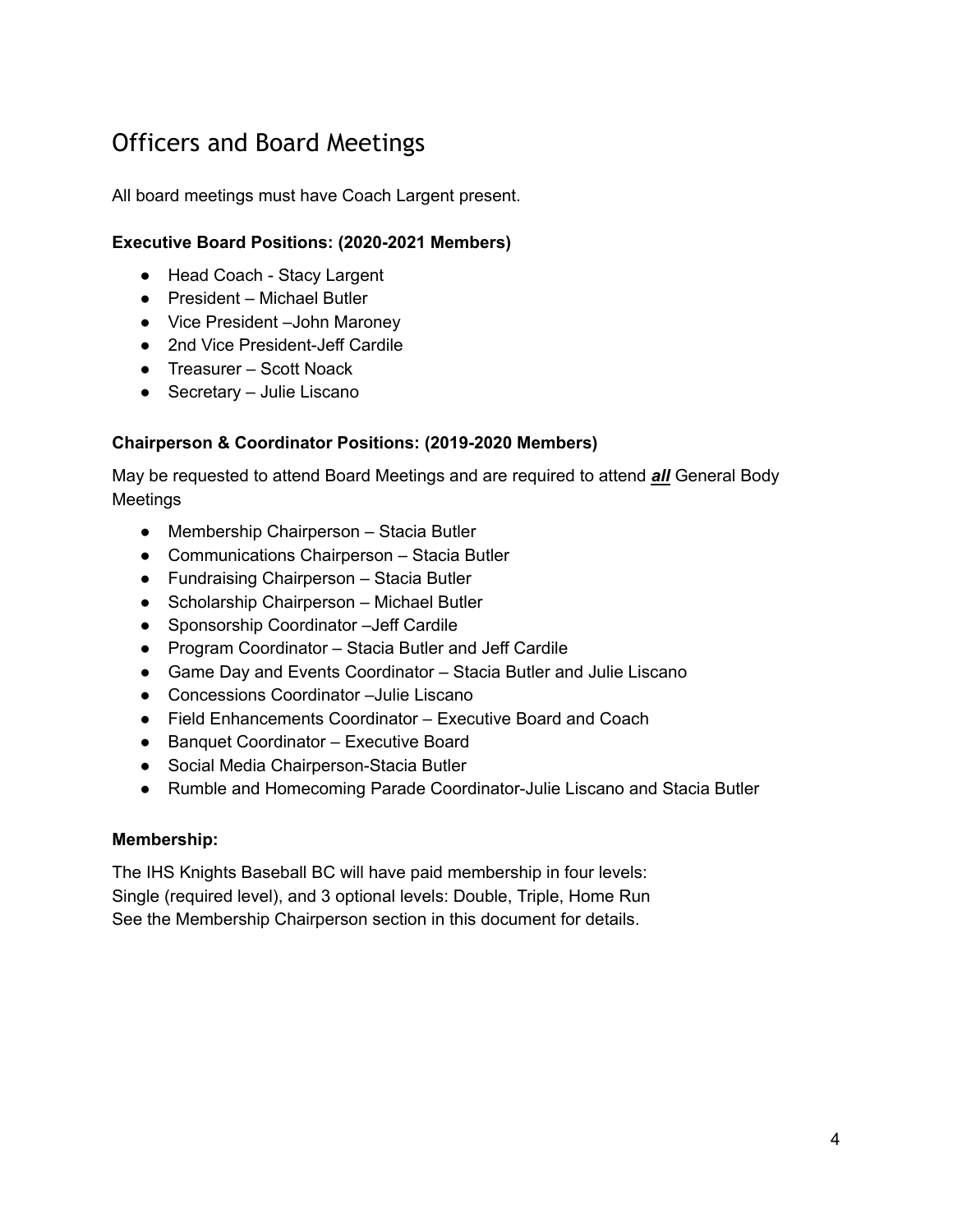### <span id="page-4-0"></span>The Rumble and Homecoming Parade

The Rumble is an event hosted by the school. It is a school wide event celebrating the kickoff of a new year. It is normally held on the 2nd Saturday in August.

All we need to do is show up, set the booth (tent space) up, sell our fundraising items (spirit bands, shirts, tumblers, etc.) and support Coach Largent in any activities promoting the baseball program at this event.

Spirit Bands have been for sale or given out in the past at this event.

Homecoming Parade is a tailgate event. The booster club supports the needs of the coach for this event including, candy for the players to pass out to the kids who attend, pizza for the players who attend, and any decorations for the event needed.

\*2020-2021 Due to covid these events did not occur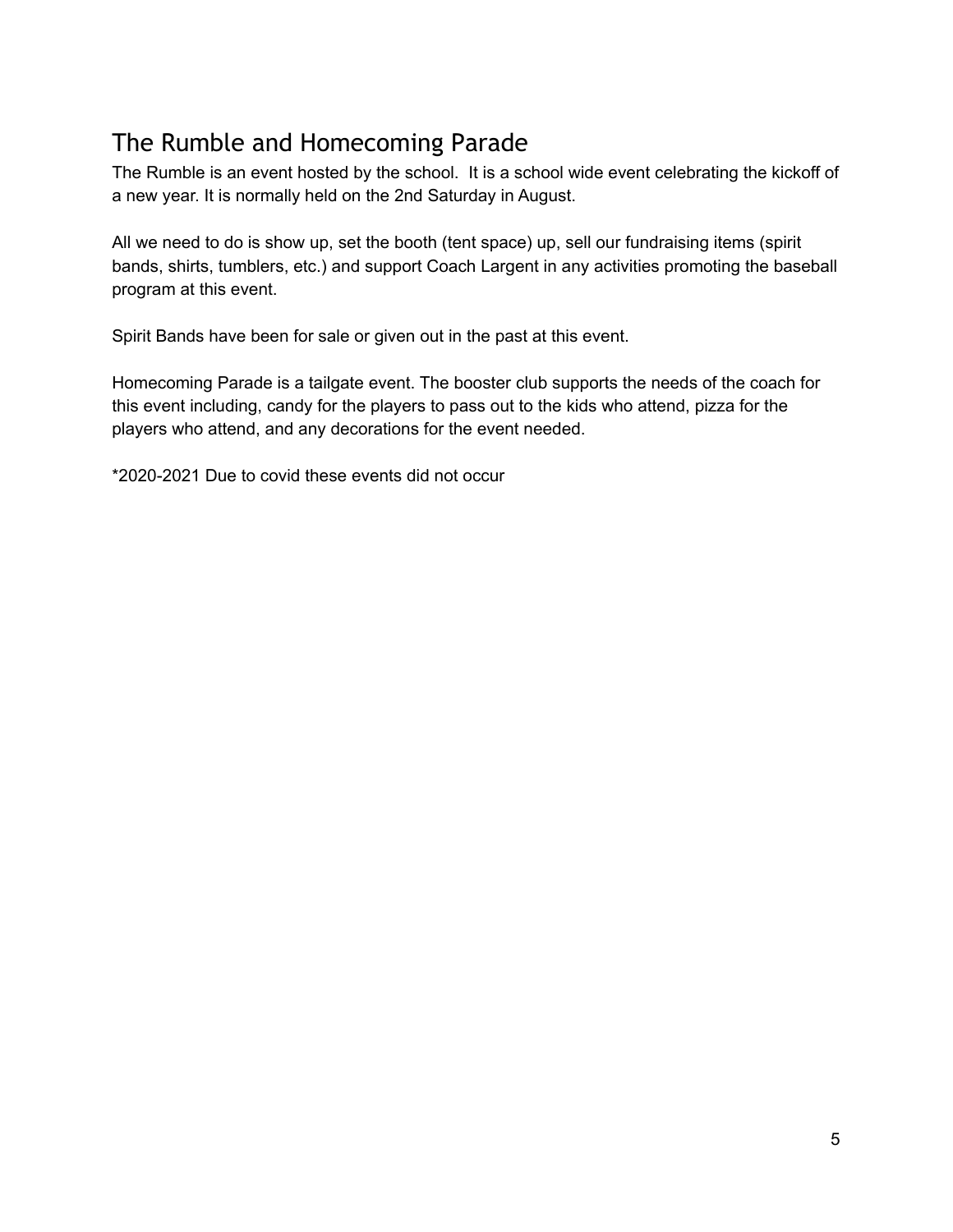#### <span id="page-5-0"></span>Membership Chairperson

Responsible for:

- Updating the membership form each year and soliciting dues
- Working with the Spirit Wear Coordinator on Membership items availability and delivery
- Working with the Treasurer on collection/tracking of paid memberships
- Reporting paid members/levels to the Communications Chairperson for inclusion in the program book and website

#### **Membership Levels:**

- Home Run \$150.00 Optional level
- Triple \$ 100.00 Optional level
- Double \$ 75.00 Optional level
- Single \$ 50.00 Suggested level (1) Parent per player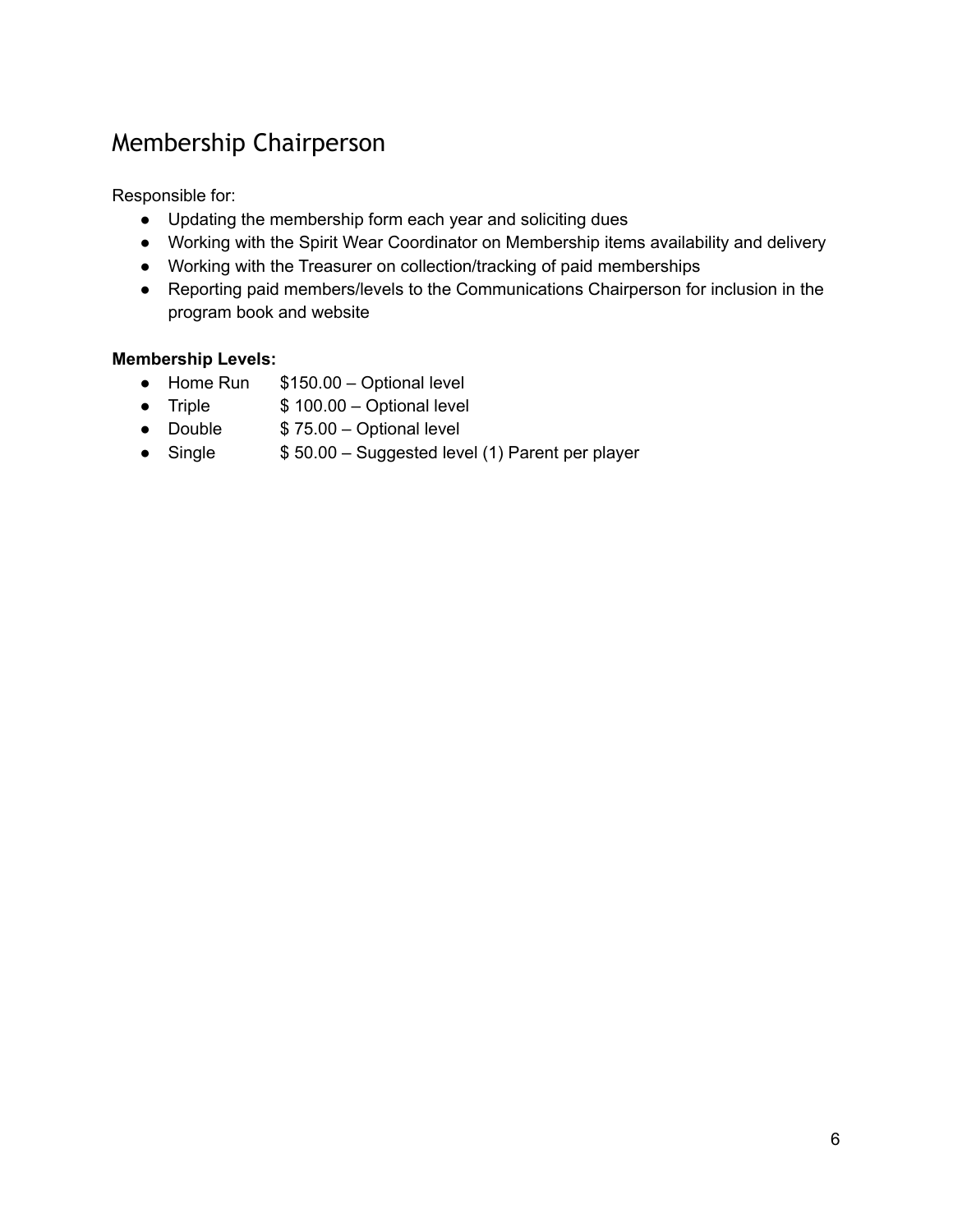### <span id="page-6-0"></span>Communications Chairperson

- Website maintenance and updates
- Timely announcements of all club activities, meetings and events
- Oversee Communications Sub-Committee Chairpersons to include but not be limited to:
	- o Program Coordinator
	- o Photographer/Videographer Coordinator
	- o Other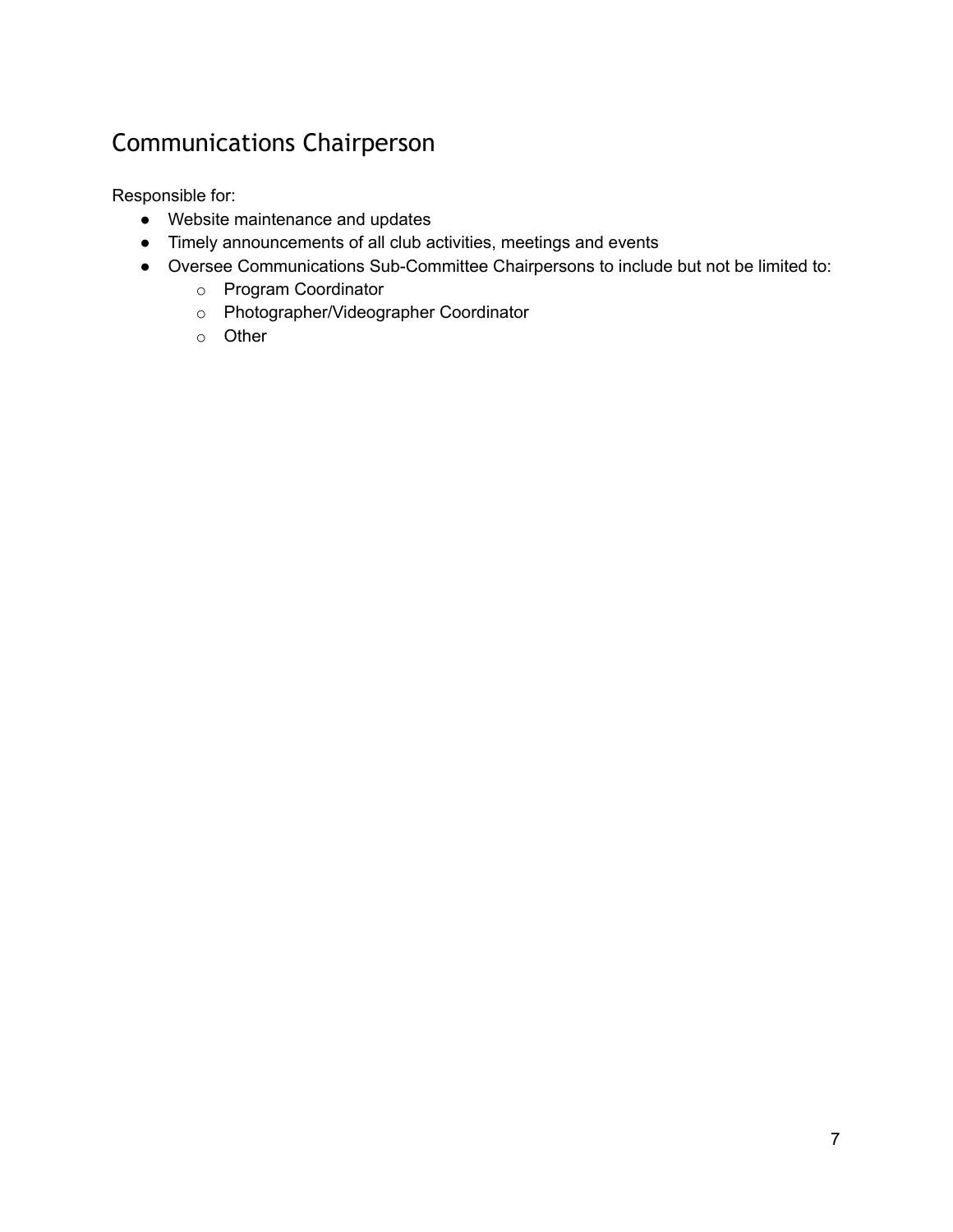### <span id="page-7-0"></span>Fundraising Chairperson

- Working with a fundraising committee and the membership to solicit corporate sponsorships (can delegate this responsibility to a Sponsorship Chairperson within the committee)
- Working with the committee to determine events/activities for the year (6 allowed)
- Oversee Fundraising Sub-Committee Chairpersons to include but not be limited to:
	- o Sponsorship (work with Program Coordinator)
	- o Spirit Nights (work with the Spirit Wear Coordinator)
	- o Concessions
	- o Golf Tournament
	- o Others (as needed/determined by the Fundraising Committee)
- Requesting/receiving bids from vendors
- Reviewing bids with board for vendor selection
- Finalizing contracts
- Execution of fundraising events/activities
- Working with the Communications Chairperson on timely announcements of events/activities
- Working with the Treasurer to maintain accurate accounting from fundraising events/activities
- Report all Fundraising efforts at Board and General Membership meetings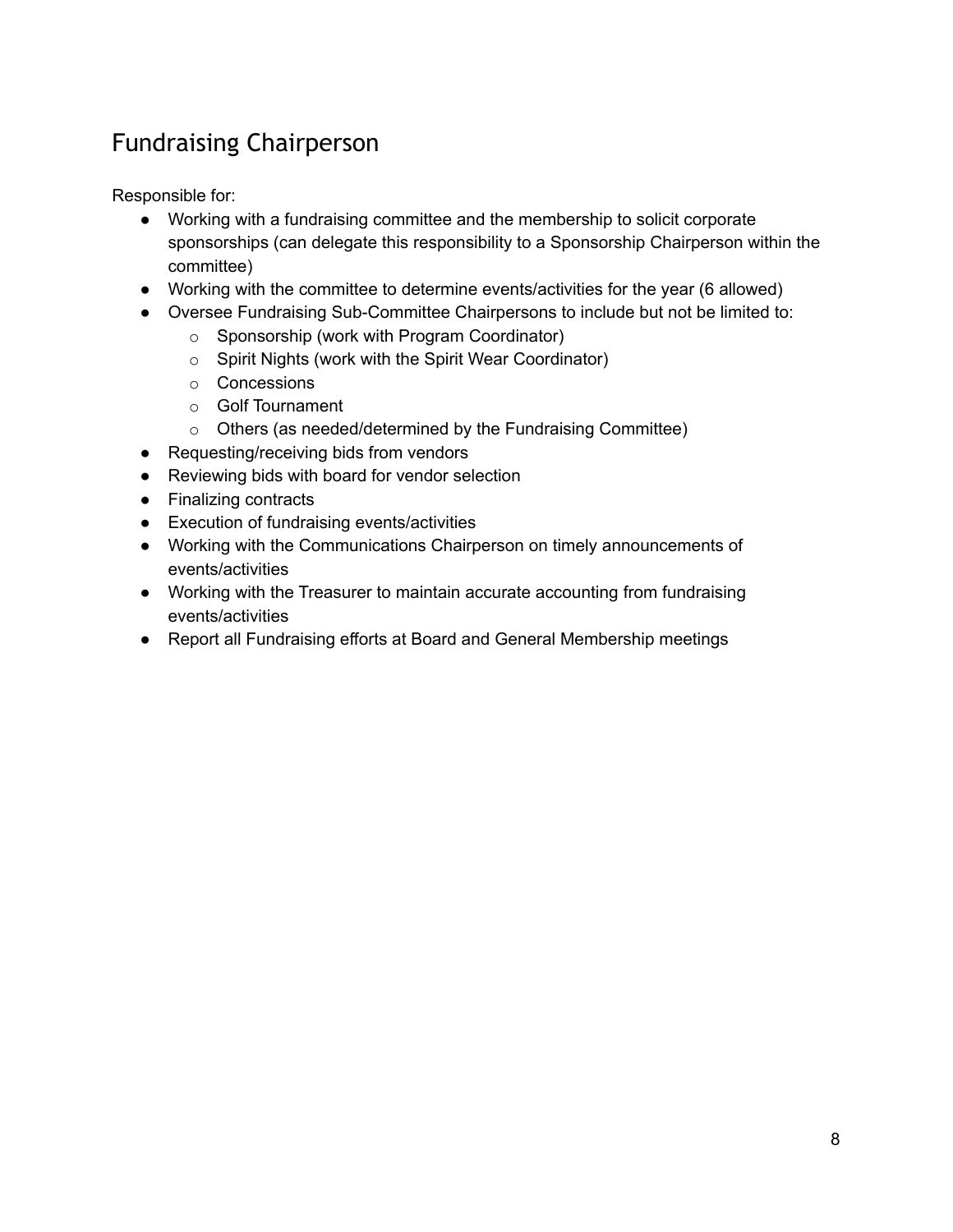### <span id="page-8-0"></span>Scholarship Chairperson

- Understanding and communication of FISD FEF scholarship regulations and requirements to the board and membership
- Working with a committee to develop and execute the scholarship application and award process
- Reporting progress/status at all board and membership meetings
- Working with the Treasurer on deposit requirements and schedule to FEF
- Present at FISD FEF meetings and award presentation as/if required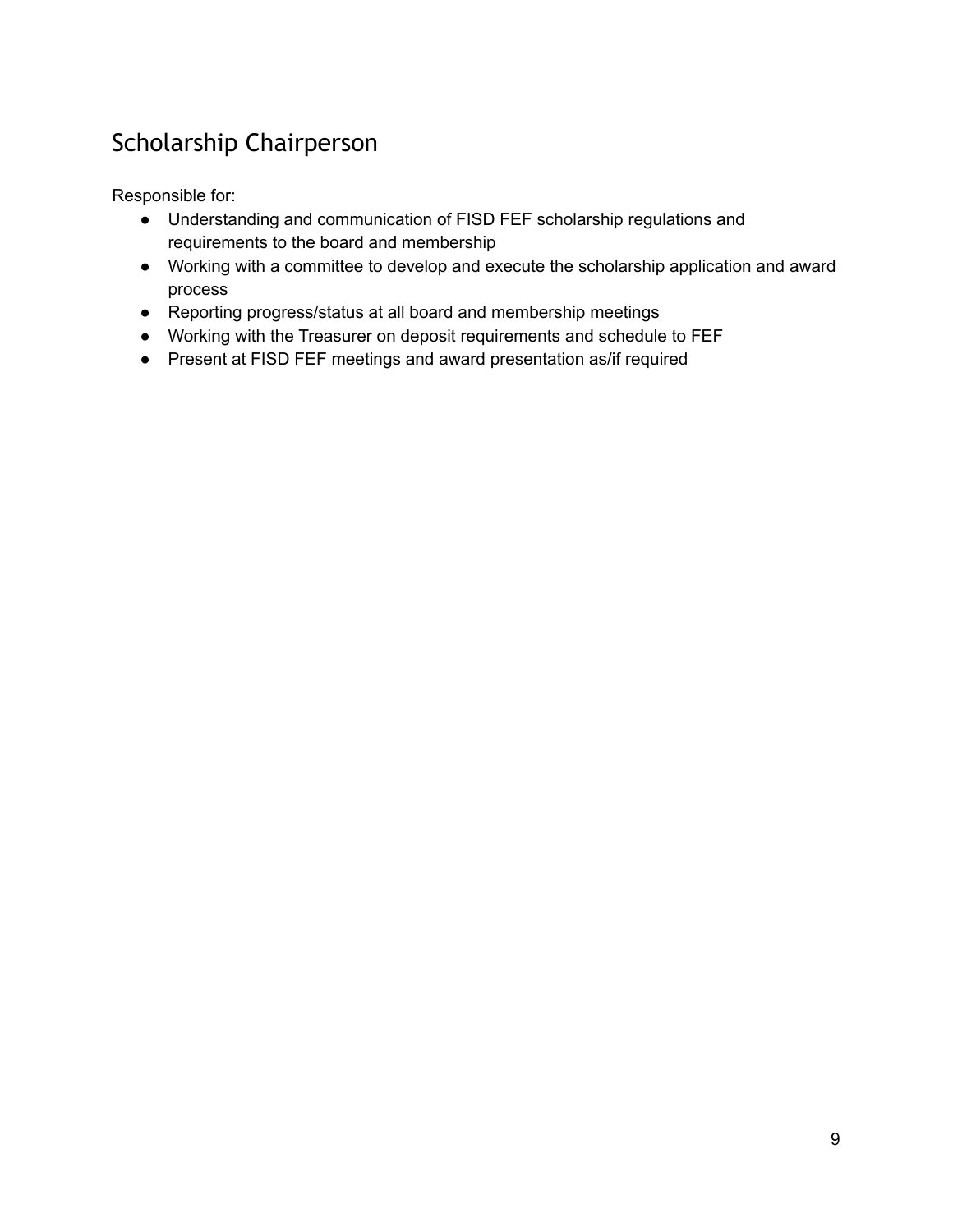### <span id="page-9-0"></span>Program Coordinator

Responsible for:

- Requesting/receiving bids from vendors for printing
- Reviewing bids with board for vendor selection
- Finalizing contracts
- Working with the Sponsorship Chairperson on sponsor ads for the program book
- Providing timely announcement of Player Spirit Ad solicitation for program book
- Establishing and tracking project schedule for program book execution
- Forming a committee to help install varsity banners at field

#### **Sponsor Ad Costs for 2020-2021 are as follows:**

"BASE HIT" Sponsor: Includes Full Color Advertisement in Program, Logo/Link on Booster Club Website, and Logo on 2019 Schedule Poster

| Business Card Size (3.5" x 2" horizontal) | \$75  |
|-------------------------------------------|-------|
| Quarter Page (2.375" x 3.875" vertical)   | \$100 |
| Half Page                                 | \$150 |
| <b>Full Page</b>                          | \$250 |
| Full Page Inside Cover (Front or Back)    | \$350 |
| Full Page Outside Back Cover              | \$500 |

#### "HOME RUN" Sponsor:

| Includes all "Base Hit" Assets Plus:                             | \$750 |
|------------------------------------------------------------------|-------|
| Full Page Ad in Program                                          |       |
| Logo on Sponsor Banner at IHS Stadium                            |       |
| Sponsorship Recognition for Little League night with the Knights |       |

#### "MVP" Sponsor:

Includes all "Base Hit" Assets Plus: \$1,000 Full Page Ad in Program Logo on Sponsor Banner at IHS Stadium Sponsorship Recognition for Little League night with the Knights Public Address Recognition at all 2019 Home Games Title Sponsor and PR Table at IHS 2019 Kickoff Event Title Sponsor of 2019 Pocket Schedule (150 for your business)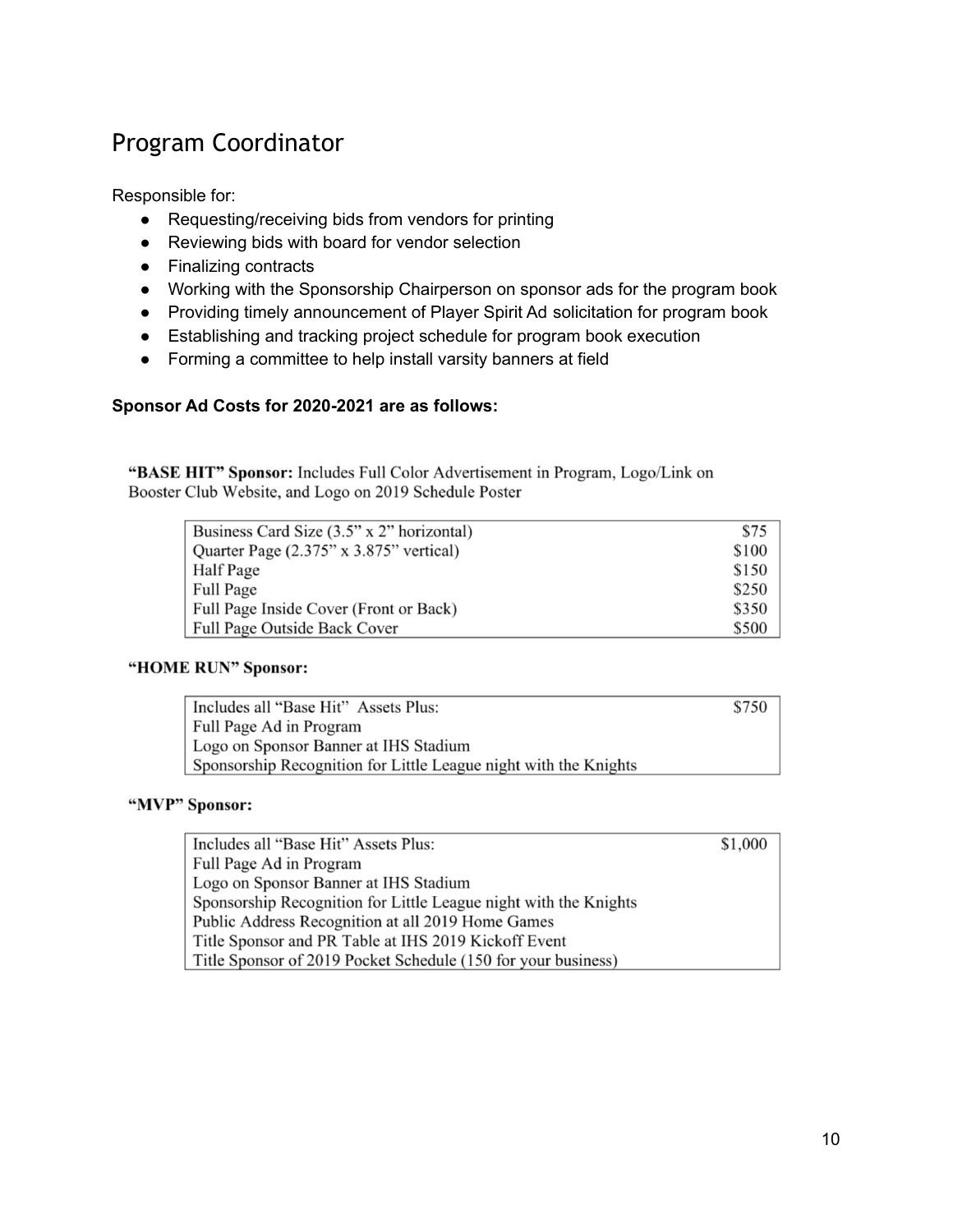### <span id="page-10-0"></span>Game Day Meals and Special Events Coordinator

Responsible for Game Day Meals and Game Day Events:

#### **Game Day Meals:**

● Contact Coach to discuss plan for season.

If needed meal coordinator will:

- Requesting/receiving bids from vendors
- Reviewing bids with board for vendor selection
- Finalizing contracts
- Pick-up/Delivery of meals

**Game Day Special Events** to include but not be limited to:

- Teacher Appreciation Night (working with Coach Largent)
- Parent Appreciation Night (working with Coach Largent)
- Spirit Nights (working with Spirit Night and Spirit Wear Coordinators)
- Senior Night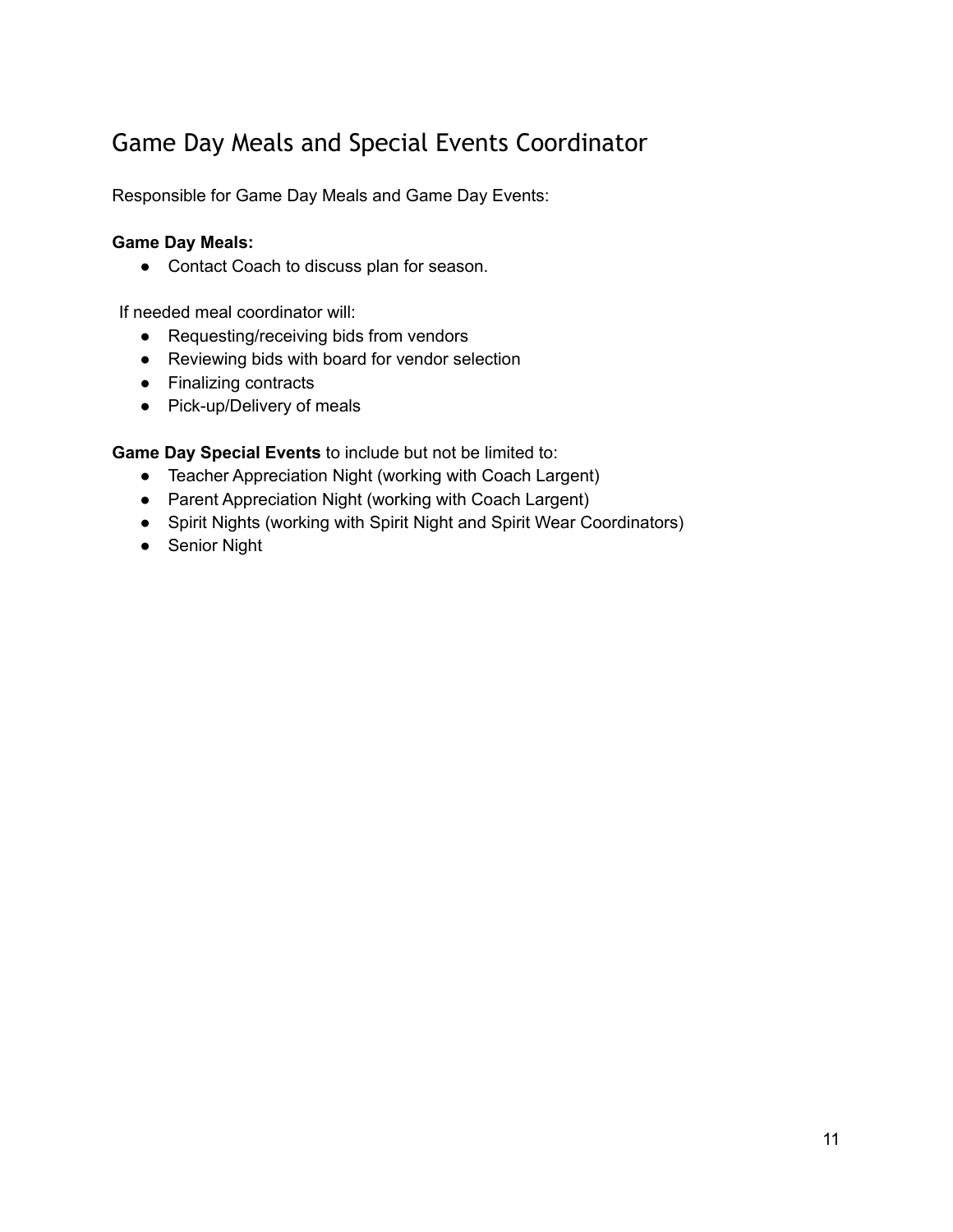### <span id="page-11-0"></span>Concessions Coordinator

- Keys (deposit must be made to the FISD Athletic office to obtain keys)
- Certification
- Concession Buyer
- Concession Opening (FR/JV/Varsity)
- Concession Closing (FR/JV/Varsity)
- Setting up and providing volunteer sign-ups for all games and events, including any non-baseball event concessions that the booster club has the opportunity to work
- Sending links for signups to Communications Chairperson for announcements to membership and/or inclusion on website
- Receipt and delivery of cash box receipts and funds from/to Treasurer
- Recording history of volunteers for permanent recordkeeping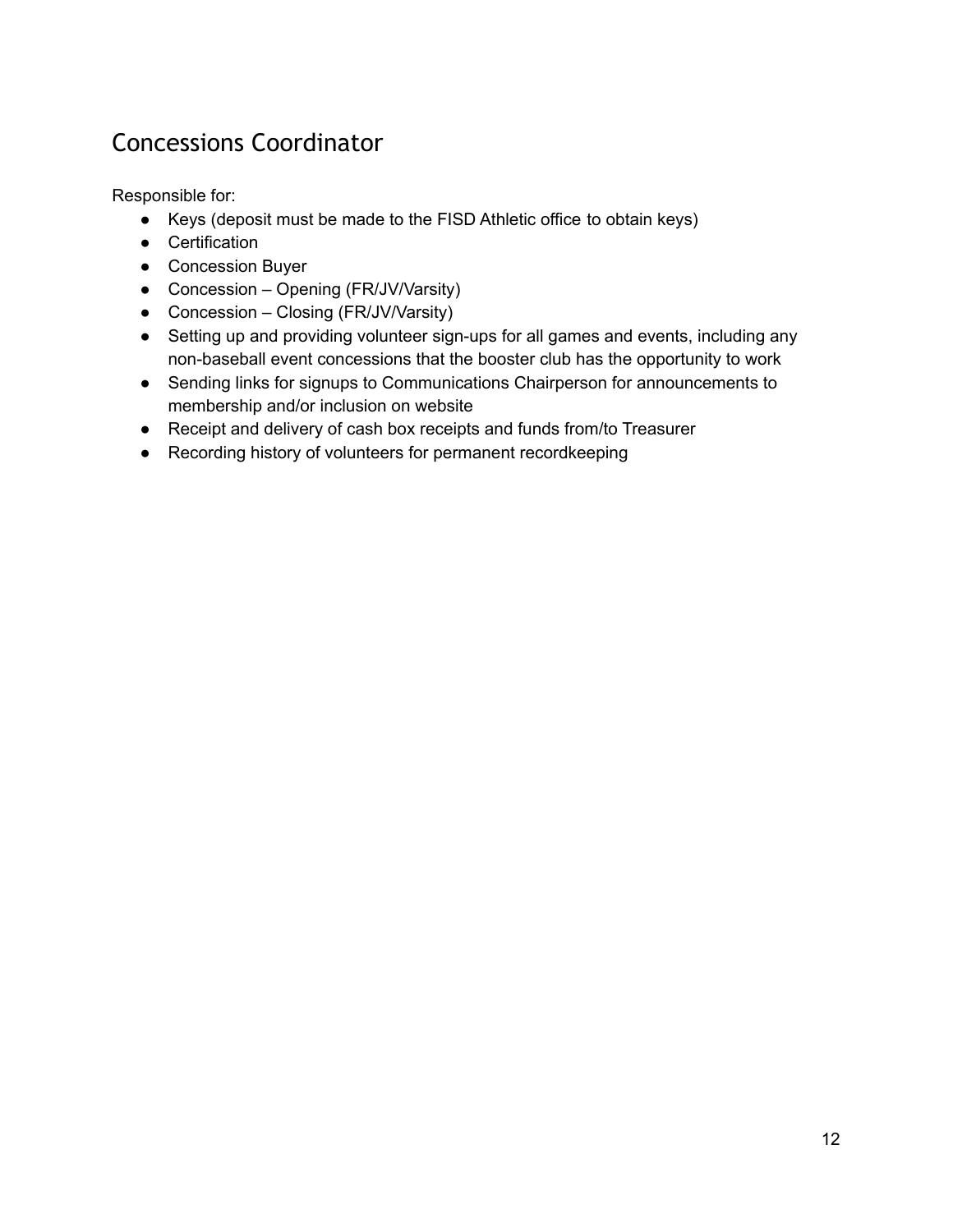### <span id="page-12-0"></span>Field Enhancements Coordinator

- Coach will communicate with the President any enhancements needed.
- President will communicate to the board the desired request.
- If board IHS Booster will follow the FISD policy prior to any field enhancements. (see FISD Booster Guidelines for process)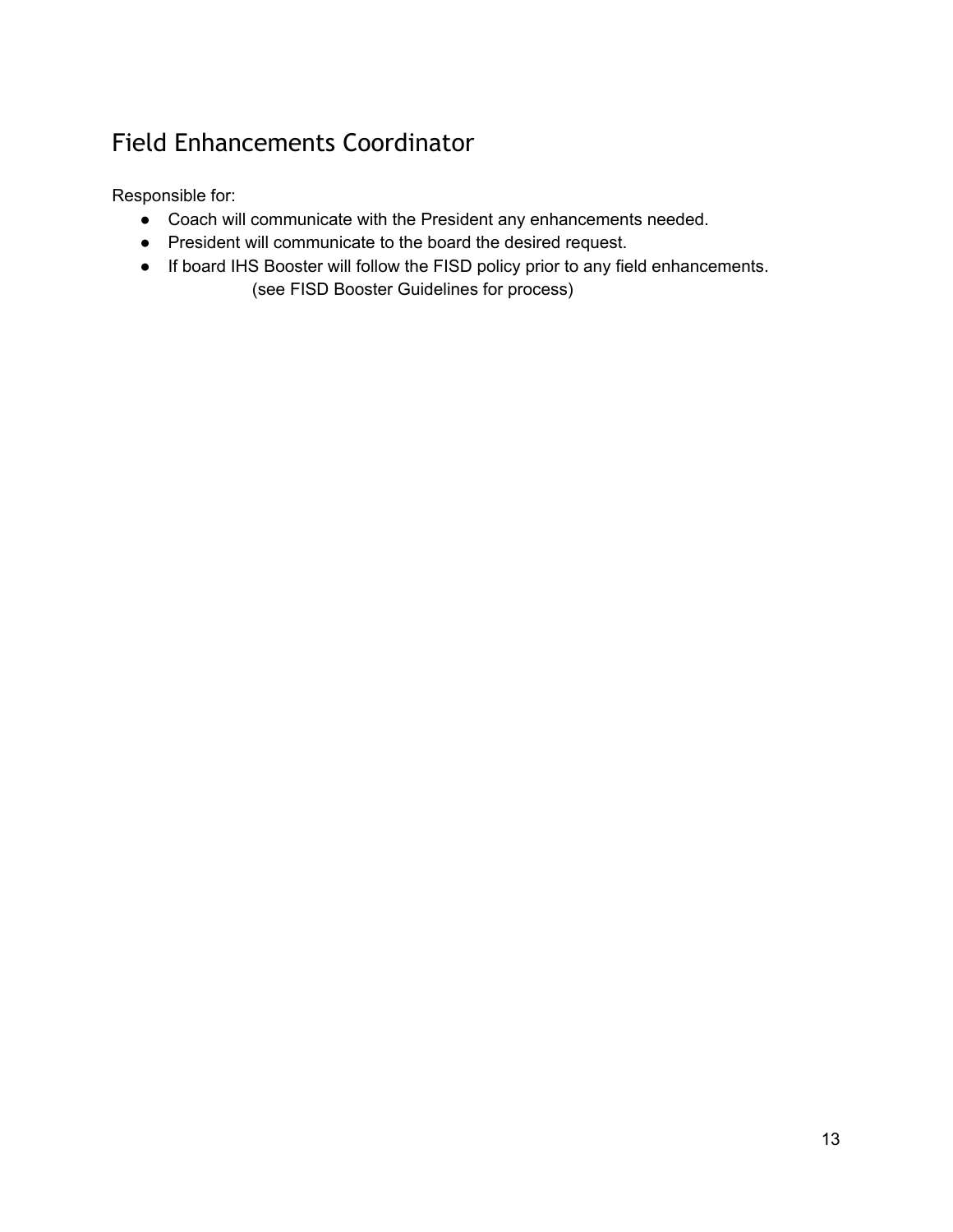### <span id="page-13-0"></span>Banquet Coordinator

- Requesting/receiving bids from vendors
- Reviewing bids with board for vendor selection
- Finalizing contracts
- Finalize budget with the executive board for approval prior to expenses.
- Forming a committee to help in executing needed activities (invitations, decorations, program (with Coach Largent), set-up, break-down, etc.)
- Working with Communications Chairperson or designated Photographer/Videographer Coordinator for Banquet video presentation